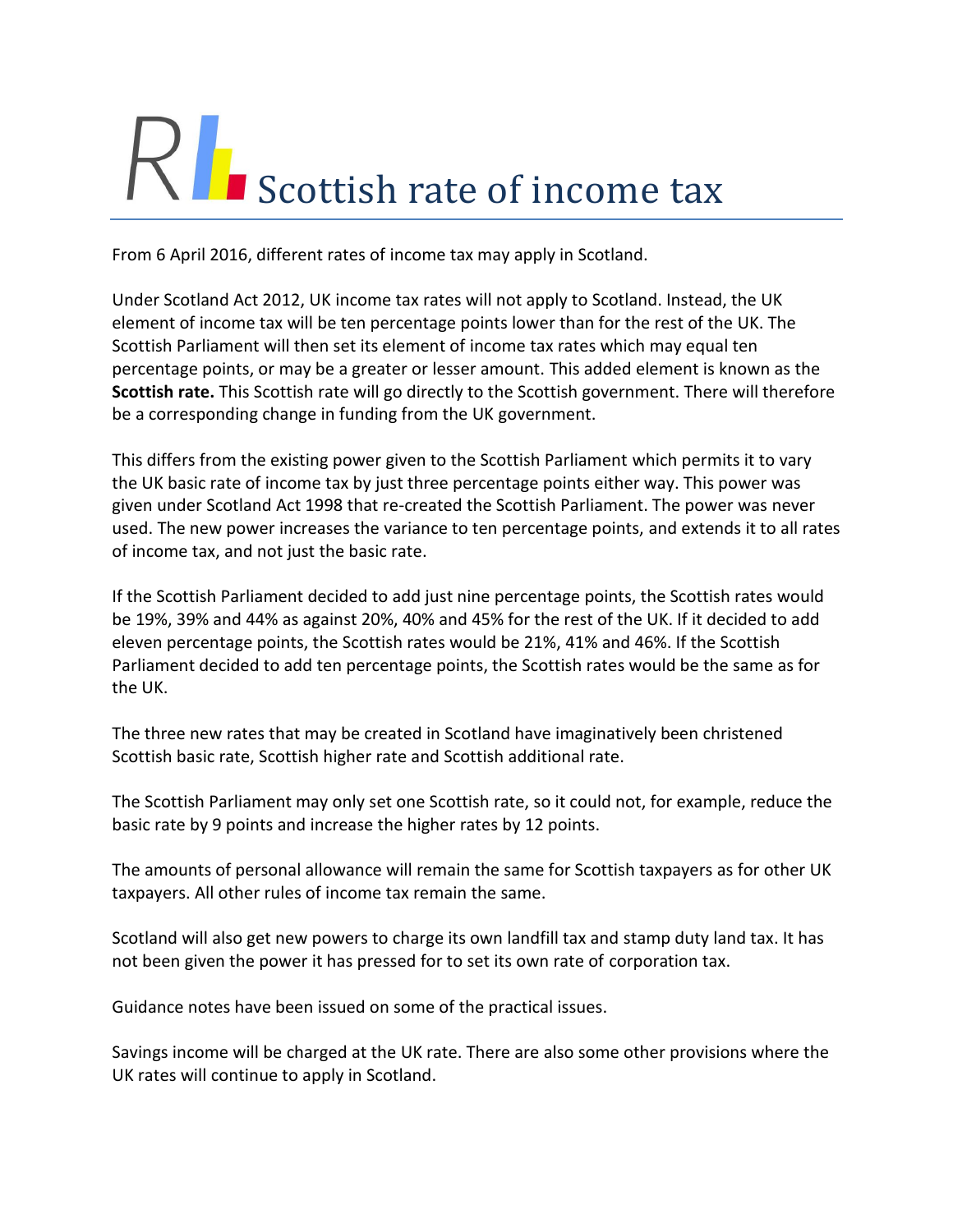# **Who is a Scottish resident?**

The Scottish rate is charged on the non-savings income of Scottish residents. A Scottish taxpayer must first be a UK resident. A non-resident can never be a Scottish taxpayer. If someone has earnings subject to UK income tax, it will be at the UK rates.

Every member of the Scottish Parliament, every MP who represents a Scottish constituency and every MEP who represents Scotland is automatically taxed as a Scottish taxpayer, regardless of where they live.

Subject to the rule for politicians, a Scottish person not living in Scotland will not pay the Scottish rates. Liability is determined by residence and not nationality.

Having established UK residence, the next determinant is whether the taxpayer's sole or main residence is in Scotland. If it is, they are a Scottish taxpayer.

For taxpayers who have residences in both Scottish and in another part of the UK (such as England), residence is determined by which residence is occupied for longer. Note that this is not a matter of choice as applies for main residence relief for capital gains tax. Residence here is a matter of fact.

Where a taxpayer cannot identify a main residence, the taxpayer must count the number of days spent in Scotland. If they spend more days in Scotland than elsewhere in the UK, they are Scottish resident.

It seems that it is not necessary for someone to be in Scotland for 183 days a year. Someone who travels overseas and spends only 40 days in Scotland and 35 days in England could be regarded as Scottish resident.

Someone is either Scottish resident or non-Scottish resident for a whole tax year. A person cannot be regarded as Scottish resident for part of a tax year. Scottish residence can change from one tax year to the next.

## **PAYE**

All payrolls must operate the Scottish rates of income tax for Scottish residents, regardless of where the employer is based. This means that an English business could have to apply Scottish rates to a representative who lives in Scotland, for example.

All PAYE codes for Scottish residents will be prefixed with the letter S, in the form S187L. For such employees, the payroll department must use Scottish rates. Payroll software should be amended by 2016 to deal with this automatically.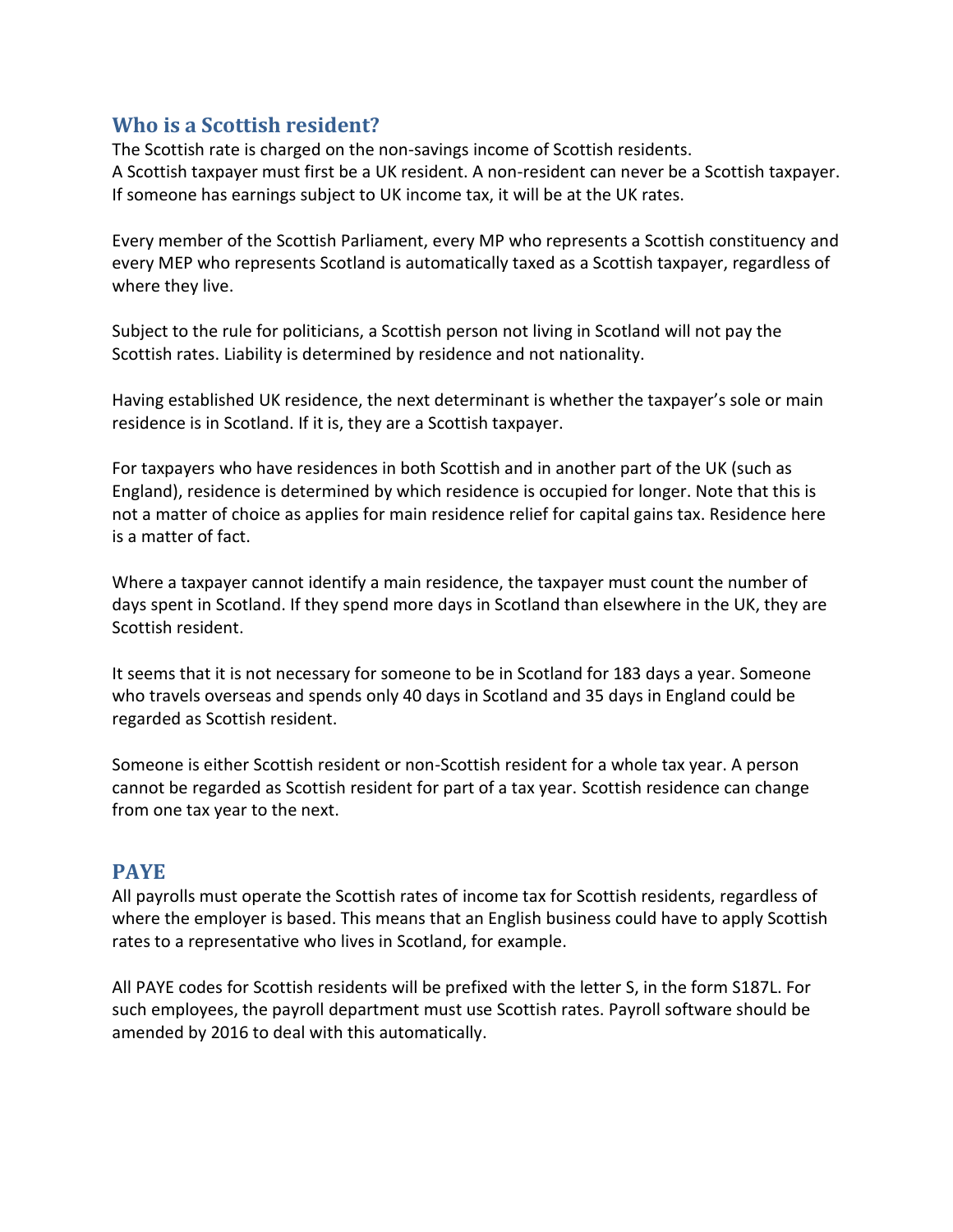## **Partnerships**

There is no change to tax law for partnerships. The fact that a partnership is a legal entity in Scotland but not in England is irrelevant.

Under existing tax law, a partnership itself is not taxed. Instead the partners are taxed on their share of the partnership income.

This will continue to be the case. The difference is that any Scottish resident partner may pay income tax at a different rate from his or her English partners.

# **Charitable giving**

Where a taxpayer donates £80 to a charity under Gift Aid, the charity may claim back £20 from HMRC. This is equal to the basic rate of 20% of the £100 the taxpayer earned to be able to make the donation of £80. If the taxpayer is liable to the higher or additional rate of income tax, the additional tax is refunded to the taxpayer.

It has been decided that the UK rates will continue for charitable giving by Scottish residents under Gift Aid.

It is recognised that this means that charities may be overclaiming or underclaiming tax relief if the Scottish rate is different. However to reflect this change would mean that every charity would have to operate two systems of Gift Aid, establish which donors were Scottish resident and claim different rates of tax relief.

It was concluded that this would be an unreasonable administrative burden on charities to deal with differences that were unlikely to be significant.

The government has said that it will keep the matter under review. If there is a significant divergence between UK and Scottish rates, different provisions may be introduced.

There is a change for Scottish taxpayers who pay the **higher or additional rates** of tax. The amount of tax relief provided to them will be the difference between the Scottish basic rate and either the Scottish higher rate or additional rate.

Suppose the Scottish rates are 1 percentage point above UK rates. The value of a £100 donation under the Scottish basic rate of 21% is £126.58. A Scottish taxpayer liable for Scottish higher rate of 41% would claim the 20% difference between the rates on the grossed-up income of £126.58. This equals £25.32.

An English taxpayer doing the same would receive just £25. This provision is illogical as tax relief would have been given on the UK basic rate of 20%, so in the example above, a more accurate figure would have been 21% of £126.58, which is £26.58. Also, the difference is only 32p per £100, which hardly justifies a different tax system.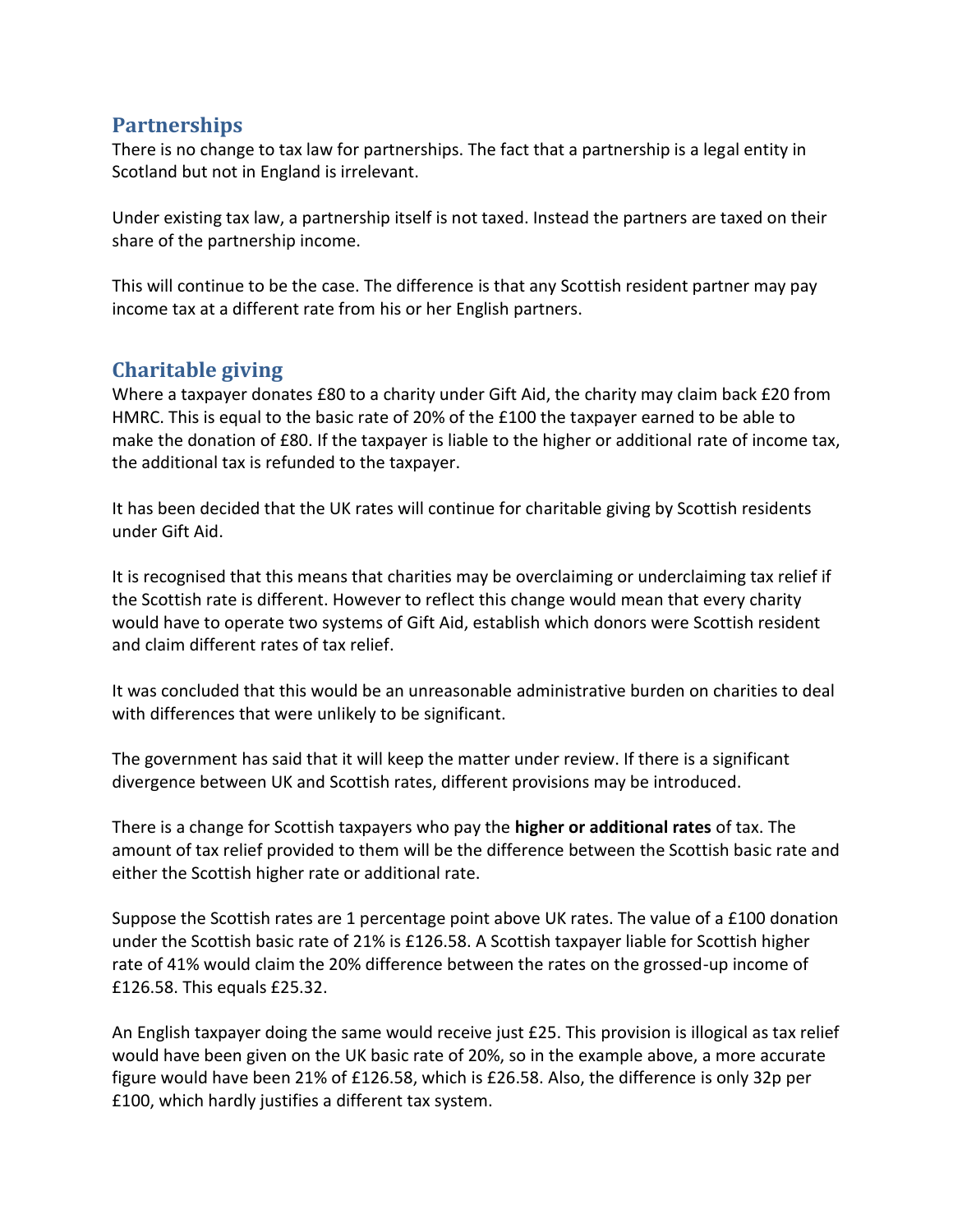Tax relief can also be provided at source under **payroll giving.** This operates by subtracting the charitable donation from gross pay before calculating tax. This will not change.

This means that someone donating £100 under payroll giving would (continuing with our example) get 21% tax relief at source, so the net cost to the employee is £79.

It is also possible for individuals to get tax relief for **shares or land** donated to a charity. This is indicated on the self-assessment tax return. This again will not change. It means that tax relief will again be given at the Scottish rates.

#### **Pension contributions**

Contributions to pension funds are tax-deductible up to certain limits, including the annual limit now set at £50,000 a year.

There is no particular problem for **occupational pension schemes**. Tax relief is given at source. That can be given at the Scottish rates as easily as for the UK rates.

Some taxpayers may still be making contributions to a **retirement annuity contract.** This was a predecessor to the personal pension. Tax relief for these contracts is given from the selfassessment return, so again there is no great problem in granting relief at the Scottish rates.

For other forms of **approved pension**, the contribution is regarded as being net of basic rate tax. A sum equal to the tax is then paid into the pension fund by HMRC.

The issue of what to do about income tax relief for such contributions has yet to be resolved. It is a balance between providing the correct amount of tax relief and not imposing undue administrative burders on pension fund providers.

Discussions will be held with the pension industry on this matter. The initial plan is that tax relief will be refunded based on UK rates, provided that there is no great divergence between UK and Scottish rates.

There are some **special tax rates** for pensions. These apply when a refund is given other than as a lump sum or pension payment. The higher rates are designed to recoup the tax relief already provided when the contributions were made. It is intended that these special rates will remain the same in Scotland. They are only an approximation, which is likely to hold good provided that Scottish and UK rates do not diverge by much.

## **Trusts and estates**

Trusts and estates are subject to income tax. There are already rules to establish whether a trust is UK-resident, and different rules to establish if an estate is UK-resident.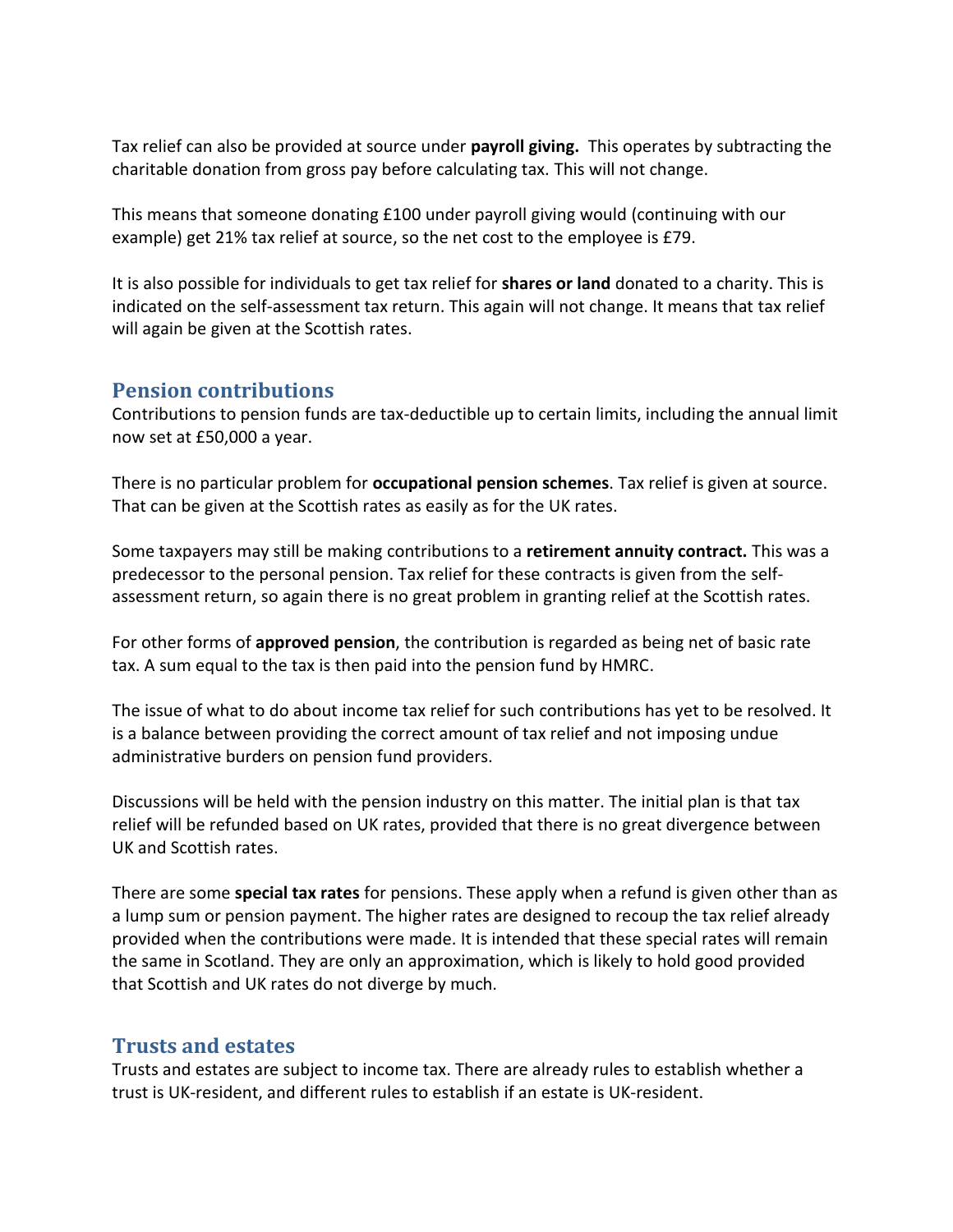The government has concluded that this area of law is already too complicated, and does not want to add further complexity by regarding trusts and estates as Scottish resident and therefore subject to a different rate of income tax.

Accordingly, it is intended that all trusts and estates will pay income tax at UK rates even if they would otherwise be regarded as Scottish-resident.

**Trust income** arising to or received by an individual Scottish resident would be subject to the Scottish rates.

For a **bare trust,** the tax would be charged according to whether the beneficiary is Scottishresident. A bare trust is similar to a power of attorney, so this is the obvious solution.

For **discretionary trusts,** special rates of tax apply. From 2013/14, these are 45% except for dividends where it is 37.5%. These rates are unchanged for Scottish discretionary trusts. When the beneficiary receives a payment, it comes with a tax credit equal to the tax paid at these special rates. A Scottish-resident beneficiary will get a tax credit for the tax deducted at these special rates. This will gross up the payment. The Scottish rates will then be applied to the grossed up receipt.

Under an **interest in possession trust,** the beneficiary has a legal right to receive the income as it arises. This is an area where Scots law differs from English law. Under Scots law, the beneficiaries do not have the legal right to income as it arises but have other rights against the trustees to ensure that the trust purposes are being followed. Current tax law is the same for such trusts whether in Scotland or England, regardless of the difference in legal rights.

Personal representatives dealing with the **estate** of a deceased person will also pay income tax at UK rates. When paying funds to the beneficiary, this will have tax deducted at the UK rate. This will again be grossed up and Scottish tax deducted on the grossed-up figure.

Where the income is savings income on which UK basic rate has been deducted and the Scottish beneficiary is a basic rate taxpayer, no further tax is payable or refundable. In other cases, the income is disclosed on a self-assessment tax return.

Other forms of non-savings income, such as rent from property, earned by an interest in possession trust or by an estate will be excluded from the Scottish rates and subject to the UK rates.

Some **foreign trusts** give the beneficiary a right to receive income as it arises. As such income will not have borne any UK tax, the beneficiary is taxed on the income received. For a Scottish beneficiary, this will be at the Scottish rates.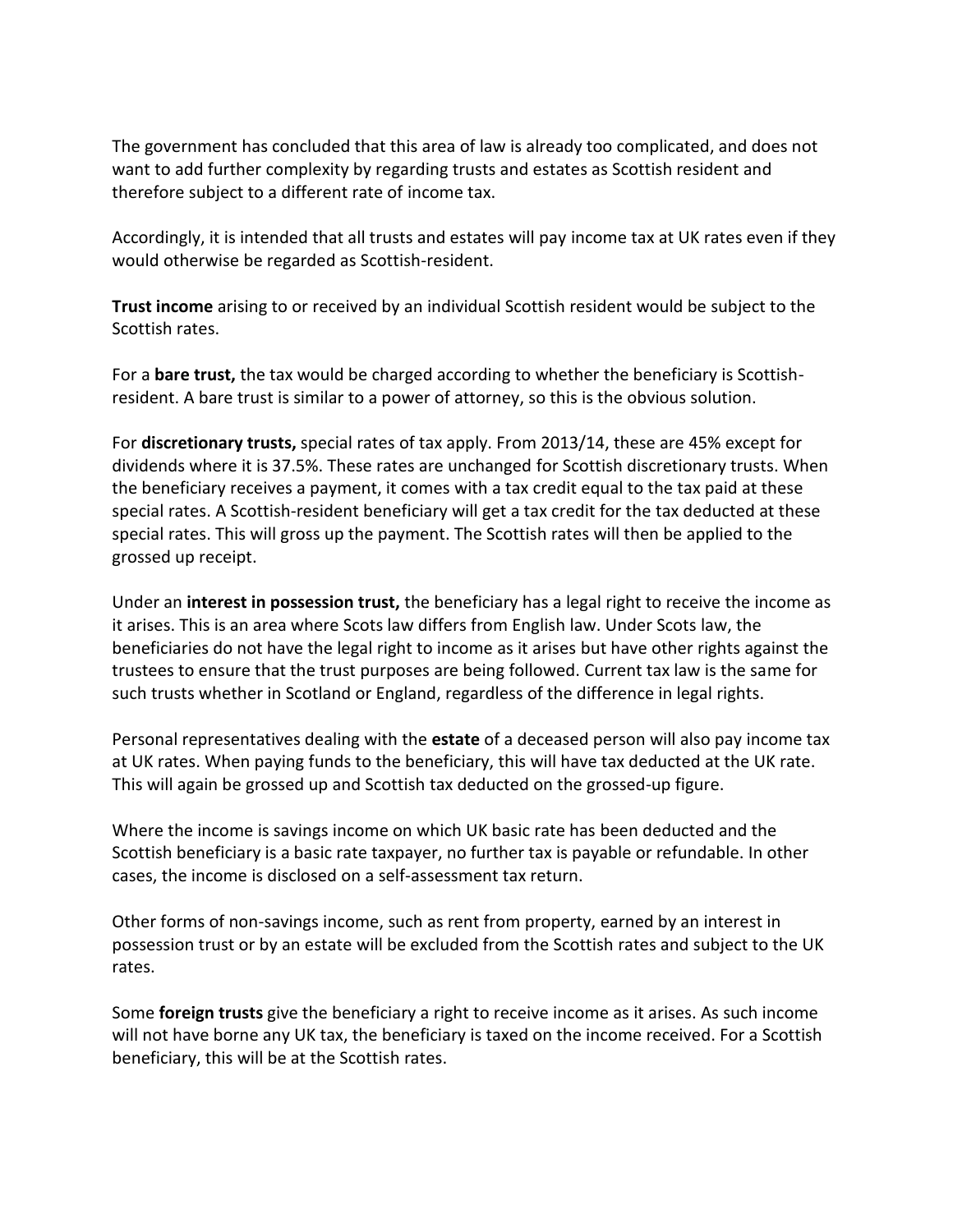A **settlor interested trust** is one where the settlor, who creats the trust, is entitled to benefit from it, or where members of his family may benefit. The trust will account for tax using UK tax rates. This creats a tax credit in the hands of the beneficiary. If that beneficiary is Scottish resident, they will pay tax at the Scottish rates on the grossed up receipt.

#### **Foreign entertainers and sportsmen**

Foreign entertainers and sportsmen earning money by performing or competing in the UK are generally subject to a withholding tax equal to the basic rate of income tax.

As such people are not UK-resident, they cannot be regarded as Scottish-resident. Therefore the withholding tax rate will remain the same as the basic rate of income tax.

#### **Non-resident landlord scheme**

Under this scheme, rent paid by UK tenants to non-resident landlords have basic rate tax deducted.

This will continue to be at the UK rate when paid by Scottish tenants.

#### **Non-doms**

The government has introduced an annual charge of £30,000 a year for non-domiciled people who live in the UK. A higher charge for long-term non-doms has been announced.

This figure remains unchanged regardless of whether the non-dom lives in Scotland.

#### **Construction Industry Scheme**

Under this scheme, a contractor must deduct an amount of tax from payments to nonregistered subcontractors. The rate is 20% for registered subcontractors and 30% for those not registered.

These deductions are payments on account of the subcontractor's eventual liability for income tax and class 4 national insurance. Unlike PAYE, it does not attempt to collect the correct amount.

As the rate is an approximation and a payment of account, these rates will continue to apply in Scotland. A Scottish subcontractor will be liable to pay the Scottish rates from which the CIS deductions may be subtracted.

#### **PAYE settlement agreements**

PAYE settlement agreements (PSAs) are arranged between HMRC and an employer whereby the latter makes a payment in respect of employees' tax liability when it would be difficult to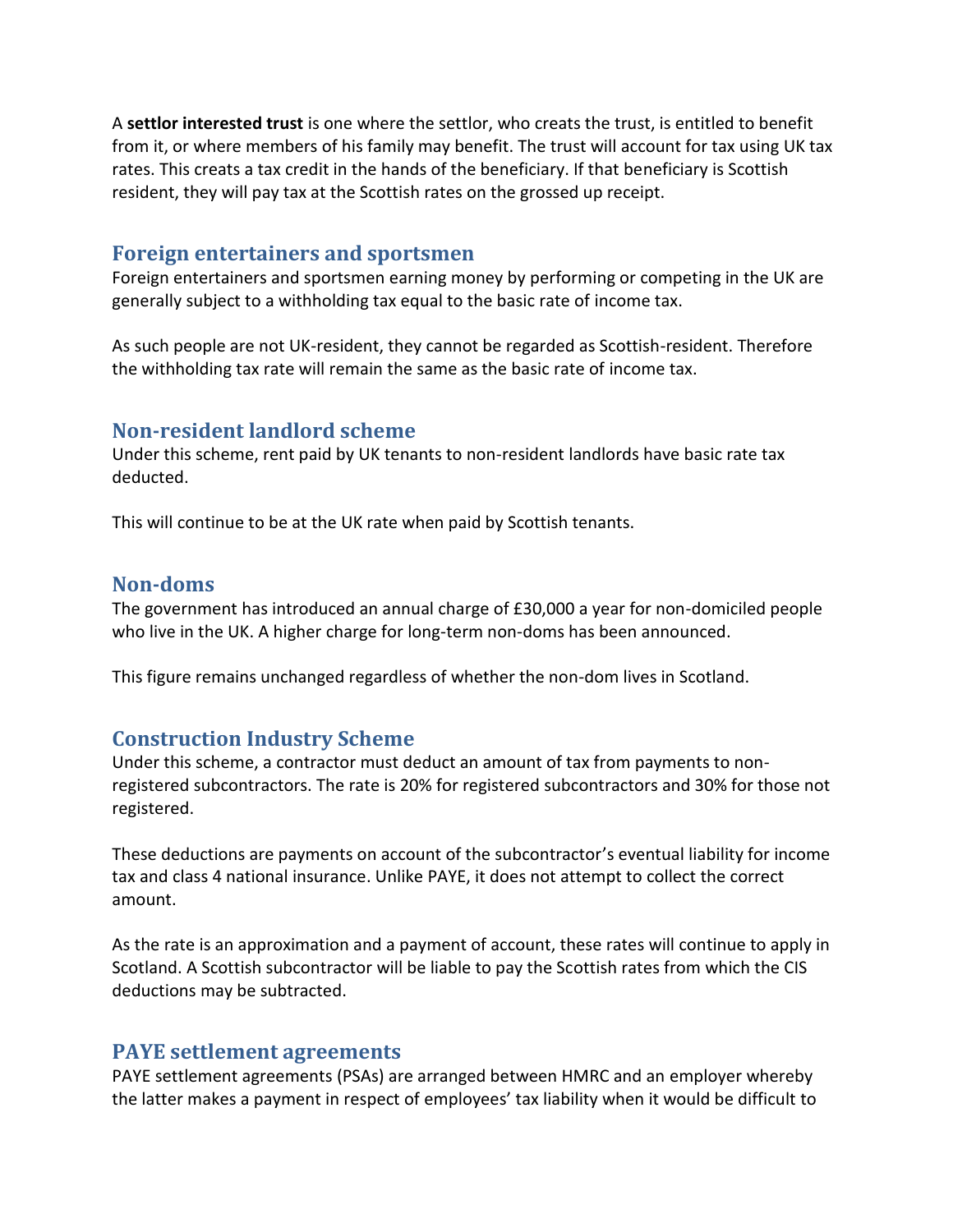assess the employee directly. The amounts are often small. The employer is required to make an assessment of the rates of tax the employees would have paid. Class 1B national insurance is paid on the amount of the PSA.

The calculation should consider how much is subject to Scottish rates of income tax. This may make the calculation a little more complicated, but not to do so would further compromise the integrity of what is already an approximation of the tax due.

## **Award schemes**

There are schemes separate from PSAs whereby the employer may agree to pay the employee's income tax on a grossed up figure. The commonest example is a prize for achievement in the workplace, where the employer does not want the impact blunted by the employee having an increased tax liability.

As these schemes are specific to individual employees, the amount must be calculated for each employee using their marginal rate of tax. For a Scottish resident, the Scottish rate must be used.

## **Life assurance**

There is a special policyholder rate of corporation tax that applies to life assurance companies and friendly societies. It is set at the same rate as the basic rate of income tax.

As the Scottish rates only apply to individuals, this rate will remain at the UK basic rate.

## **REITs**

Real Estate Investment Trusts (REITs) are a form of collective investment scheme in property.

REITs are exempt from tax on their property rental. This becomes taxable when distributed to the unit holders, when an amount equivalent to the basic rate income tax must be deducted.

They will continue to use the UK rate for such deductions, even when the unit holder is Scottish resident. This is to avoid administrative work for REITs.

## **Authorised investment funds**

Authorised investment funds (AIFs) are collective investments. The AIF is itself subject to corporation tax. Payments made by the AIFs are taxed in the same way as a dividend from a company. As dividends remain subject to income tax at the UK rate, there are no implications for the Scottish rates.